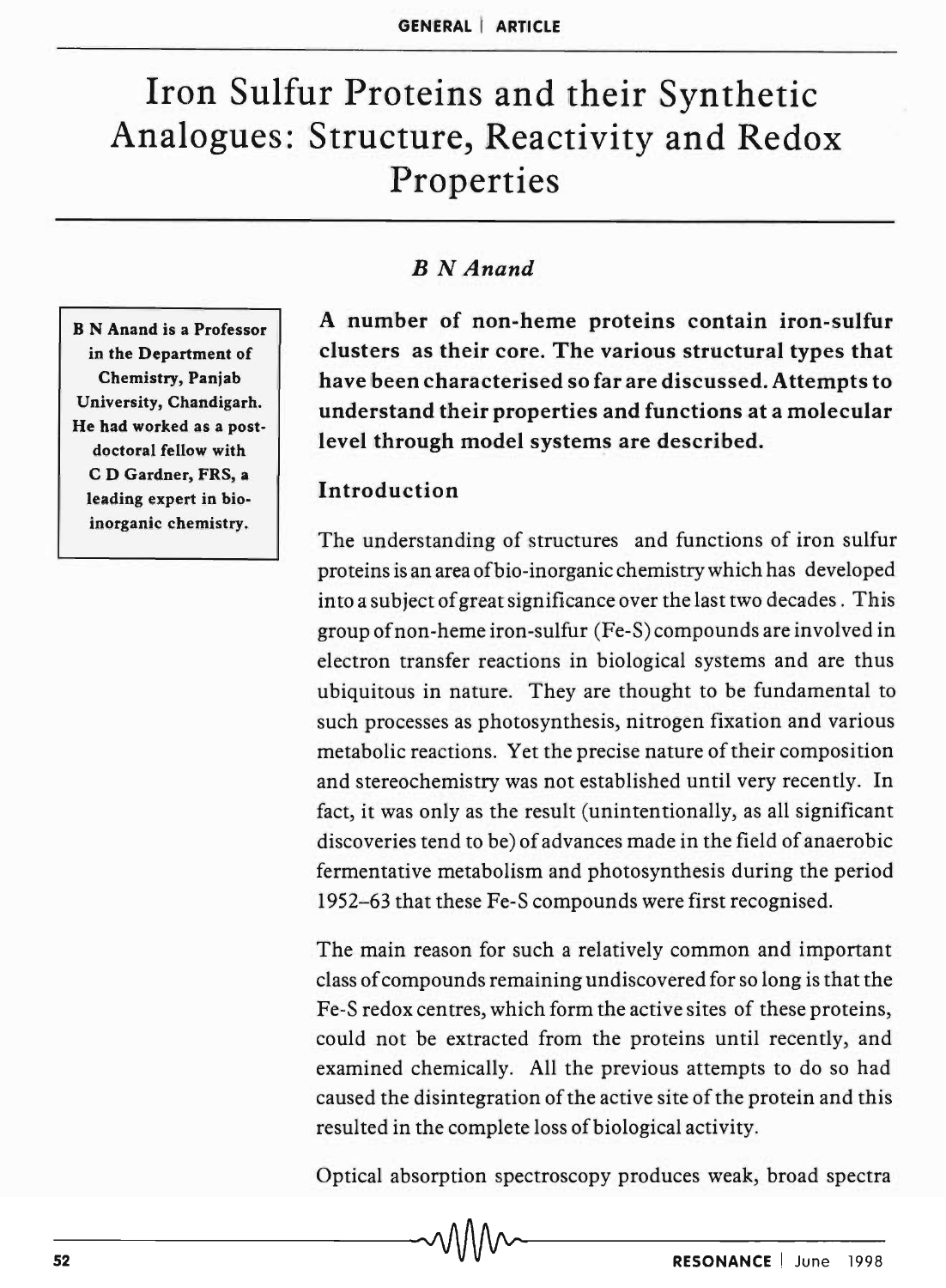#### Box 1. Heme and Non-heme Proteins

'Heme' is an iron chelate of a substituted porphyrin and is a non-protein part of a holoenzyme. Iron could be present as Fe(II) or Fe(III). For example 'heme' is the prosthetic group in haemoglobin, myoglobin, and cytochrome. 'Non-heme' proteins are thus the ones which do not contain Fe<sup>ll</sup>/Fe<sup>lli</sup> chelate of porphyrin as a non-protein in a holoenzyme.

from Fe-S proteins. So the method which finally became appropriate to their detection was low temperature electron paramagnetic resonance spectroscopy. It was only after X-ray crystallographic results became available during 1968-71 that the exact composition and stereochemistry of Fe-S protein active sites were established.

In this article, we begin with a brief survey of the types of Fe-S centres which have been charactelised in proteins. Next, the synthetic analogues which have been prepared to understand the reactions and properties of the various structural types are discussed. Since Fe-S proteins are involved in electron transfer processes, numerous studies have been carried out on the redox properties of the models. To give a flavour of current research involving these systems, typical electrochemical examinations of iron-sulfur clusters are described.

#### Types of Fe-S Protein Centres

Iron sulfur proteins are found to be of low molecular weight (6000-20,000) and contain iron, cysteinyl sulfurs (coming from the amino acid cysteine in the protein chain) and 'inorganic sulfur', the so called non-cysteinyl sulfur atoms. The sulfur ligands are arranged tetrahedrally about the iron atoms. The presence of inorganic sulfur is indicated through the release of  $H<sub>2</sub>S$  gas when these proteins are treated with a mineral acid. The cluster of iron and inorganic sulfur atoms in the form Fe<sub>n</sub>S<sub>n</sub>, or  $(nFe-n'S)$  where n and n' are 1, 0; 2, 2; 3, 4; 4, 4 respectively constitutes the core group in these proteins and are their redox centres. These redox centres are wrapped in the protein chain with the cysteinyl sulfurs of the protein coordinating to the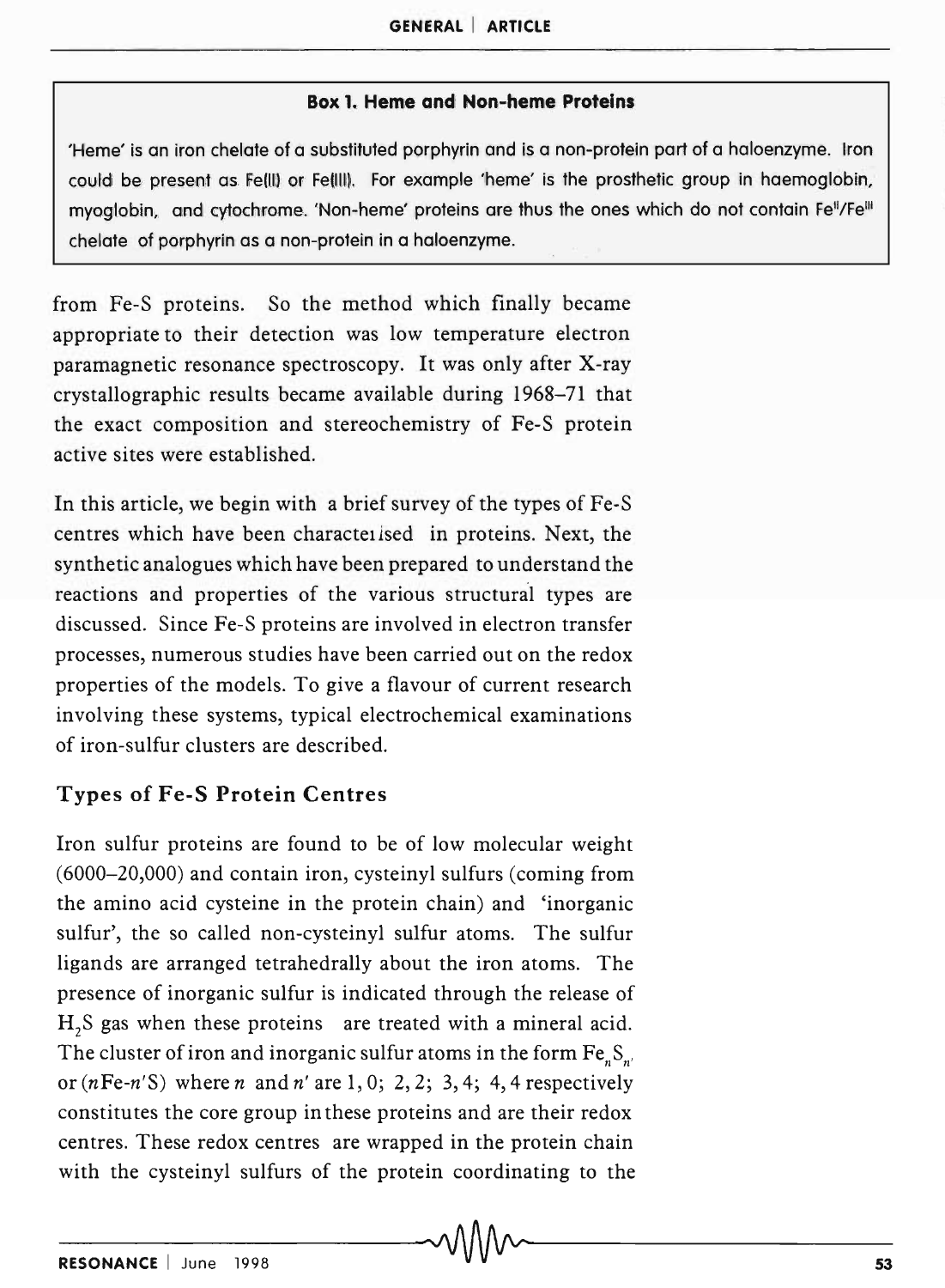irons of the core group. These proteins may be categorised into five accepted classes of Fe-S centres, according to the numbers of iron and inorganic sulfur atoms in the cluster.

# Classification of Iron-Sulfur Proteins

1. Rubredoxins (Fe-oS)



This protein is of bacterial origin and was originally isolated from *Clostridium pasteurianum* but has since been found in a number of anaerobic micro-organisms. All have one iron atom which is tetrahedrally coordinated to four sulfur atoms from the four cysteine residues present in the protein chain of 55 amino acids. The redox centre is made up of only high spin Fe(III) and there are no inorganic sulfur atoms in the core group.

### 2. Two-Iron Ferredoxins [2Fe-2S]

A number of these proteins (Fd) have been isolated from plant and non-plant sources. Unlike in rubredoxin, the redox centre is a cluster of equal numbers of iron and inorganic sulfur atoms represented as (2Fe-2S). This redox centre is wrapped around the protein chain, through the coordination of iron atom with the cysteinyl sulfurs. The structure of the (2Fe-2S) proteins can best be regarded as a bitetrahedral one, with the iron atoms bridged by two sulfide groups and bound additionally by two sulfurs of the cysteine groups per iron atom as represented schematically alongside. Since the iron centres are four coordinate, the crystalfield splitting is weak and thus the metals are in high spin state in both oxidised and reduced forms. One major class of (2Fe-2S) proteins is the chloroplast ferredoxin, which as the name suggests is fundamental in the photosynthetic process in plants.

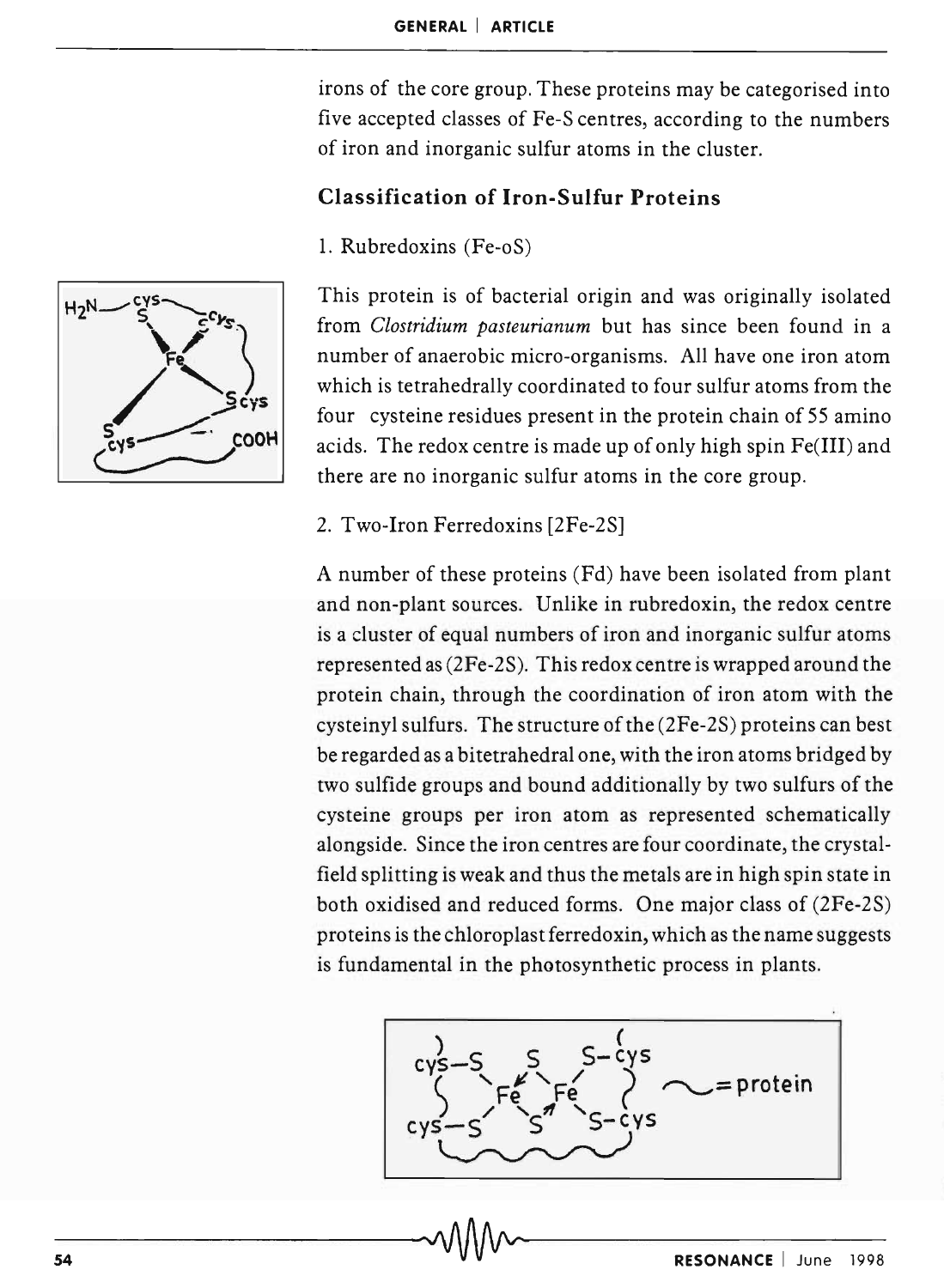

### 3. Three-Iron Ferredoxin [3Fe-4S]

Originally the X-ray crystal structure of the 7-iron ferredoxin from *Azotobacter vinelandii* was interpreted as having a (4Fe-4S) and (3Fe-3S) cluster. However, an error was detected in the analysis of this structure and the tri-iron cluster was corrected as having a non planar  $Fe_3S_4$  geometry. This structure can be derived from (4Fe-4S) core (see next) by removing an Fe-S (cysteine) unit from one of the eight corners of the cube; a formal transformation is illustrated above. This cluster composition has been supported from EXAFS data on the *A. vinelandii* Fd, 3Fe-4S Fd from *DesuLJovibro gigas.* Their behaviour is at present poorly understood and the biological significance is still being debated.

4. Four-Iron Ferredoxins (4Fe-4S)

This is the most ubiquitous iron-sulfur cluster in biology and has both plant and bacterial origins. The cluster contains (4Fe-4S) as the redox centre. The iron and sulfur atoms are arranged in a cubane structure, with each iron linked to the protein via a cysteinyl sulfur. The result is two interpenetrating concentric tetrahedra of four iron and four sulfide atoms with mean Fe-Fe and S-S distances being 2.75Å and 3.55Å respectively. It may be seen that the structure can be considered as a pair of interacting  $Fe<sub>2</sub>S<sub>2</sub>$ groups.



5. Eight-Iron Ferredoxin [8Fe-8S]

It is of bacterial origin *(Peptococcus aerogenes)* and contains two  $Fe<sub>4</sub>S<sub>4</sub>$  cubes separated from each other by 12Å.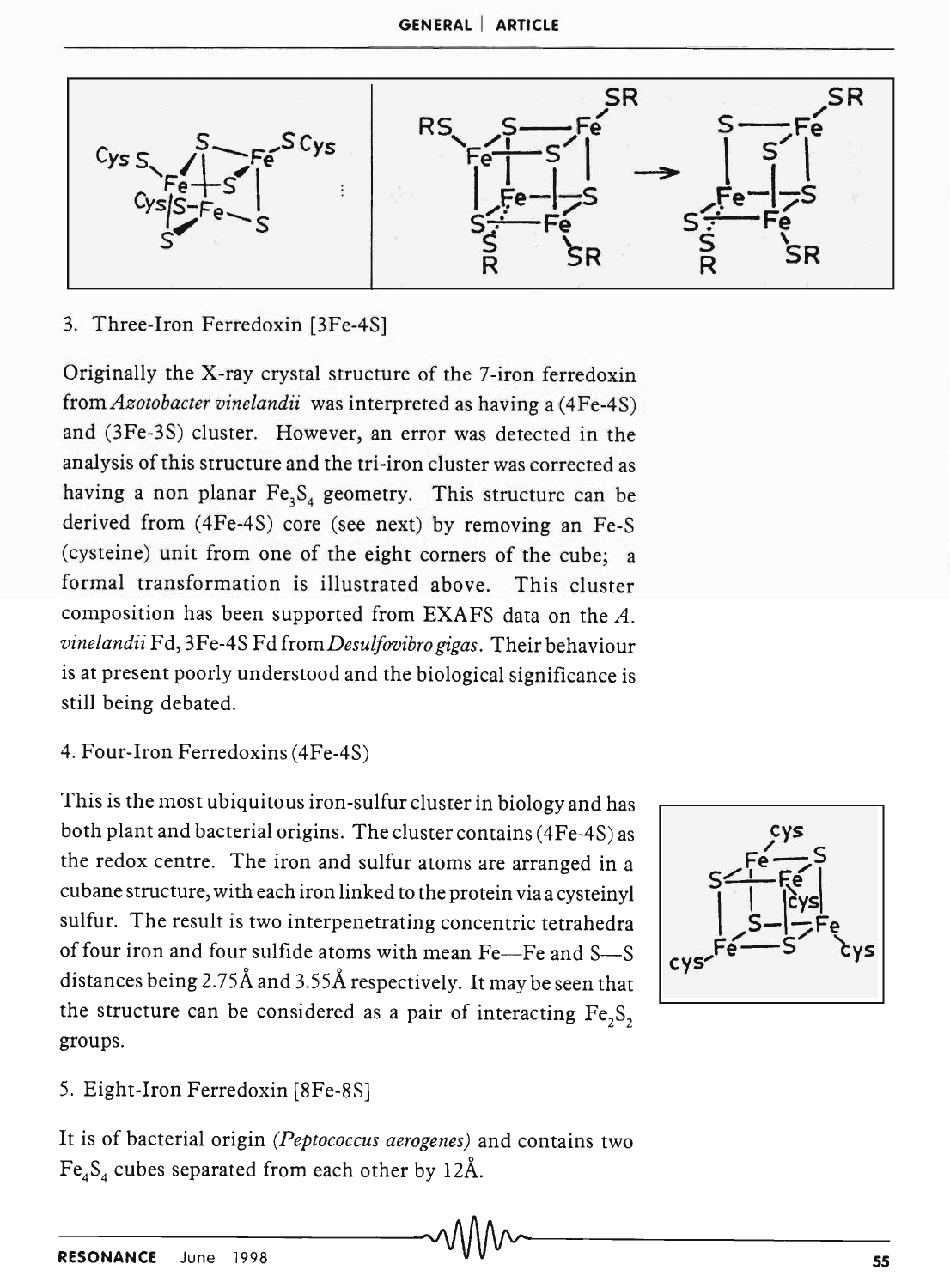# Synthetic Models of Iron-Sulfur Protein Centres

A major part of the work leading to the current understanding of Fe-S centres in natural proteins has been the synthesis and subsequent study of synthetic analogues. Synthesis of a 4Fe-Ferredoxin centre was first achieved by Holm and his group. Treatment of a methanolic solution of iron(III) chloride and sodium hydrogen sulfide with three equivalents of Na(SCH,Ph) results in an intensely coloured solution of  $[Fe<sub>4</sub>S<sub>4</sub>(SCH<sub>2</sub>Ph)<sub>4</sub>]$ <sup>-2</sup> cluster. In this reaction some of the thiolate ligand is consumed to reduce half of the iron formally to the  $+2$  oxidation level required for the  $[4Fe-4S]^2$ <sup>+</sup> unit.

$$
4FeCl3+12RS- \longrightarrow 4Fe(SR)3+12Cl-
$$
  

$$
\xrightarrow{4OMe-}{4HS-} [Fe4S4(SR)4]2+RSSR
$$
  

$$
+6RS+4MeOH
$$

Alternatively and in slight modification to this synthetic route, Garner and his group used FeCl<sub>2</sub>/FeCl<sub>2</sub> together with elemental sulfur instead of NaHS in the presence of thiolate. The thiolate serves as a reducing agent to yield the tetranuclear species in a 'self-assembly' reaction:

$$
4\text{FeCl}_3\text{/FeCl}_2 + 4\text{S} + 14[\text{SR}]^- \longrightarrow [\text{Fe}_4\text{S}_4 \text{ (SR)}_4]^{2-} + 12\text{Cl}^- + 5\text{RSSR}
$$

Synthetic routes to the analogous [2Fe-2S] family were discovered shortly after the preparation of tetranuclear cluster, and the first characterisation of mononuclear rubredoxin models subsequently followed. Typically in these model systems ligation of the iron centre(s) by simple alkyl- or aryl-thio groups replaces that of the cysteine residues of the protein polypeptide.

# Behaviour of Synthetic Fe-S Centres and Core Extrusion from Natural Proteins

The study of properties of core clusters in proteins was greatly helped by the successful synthesis of their isostructural analogues. The investigations of the core cluster in natural proteins were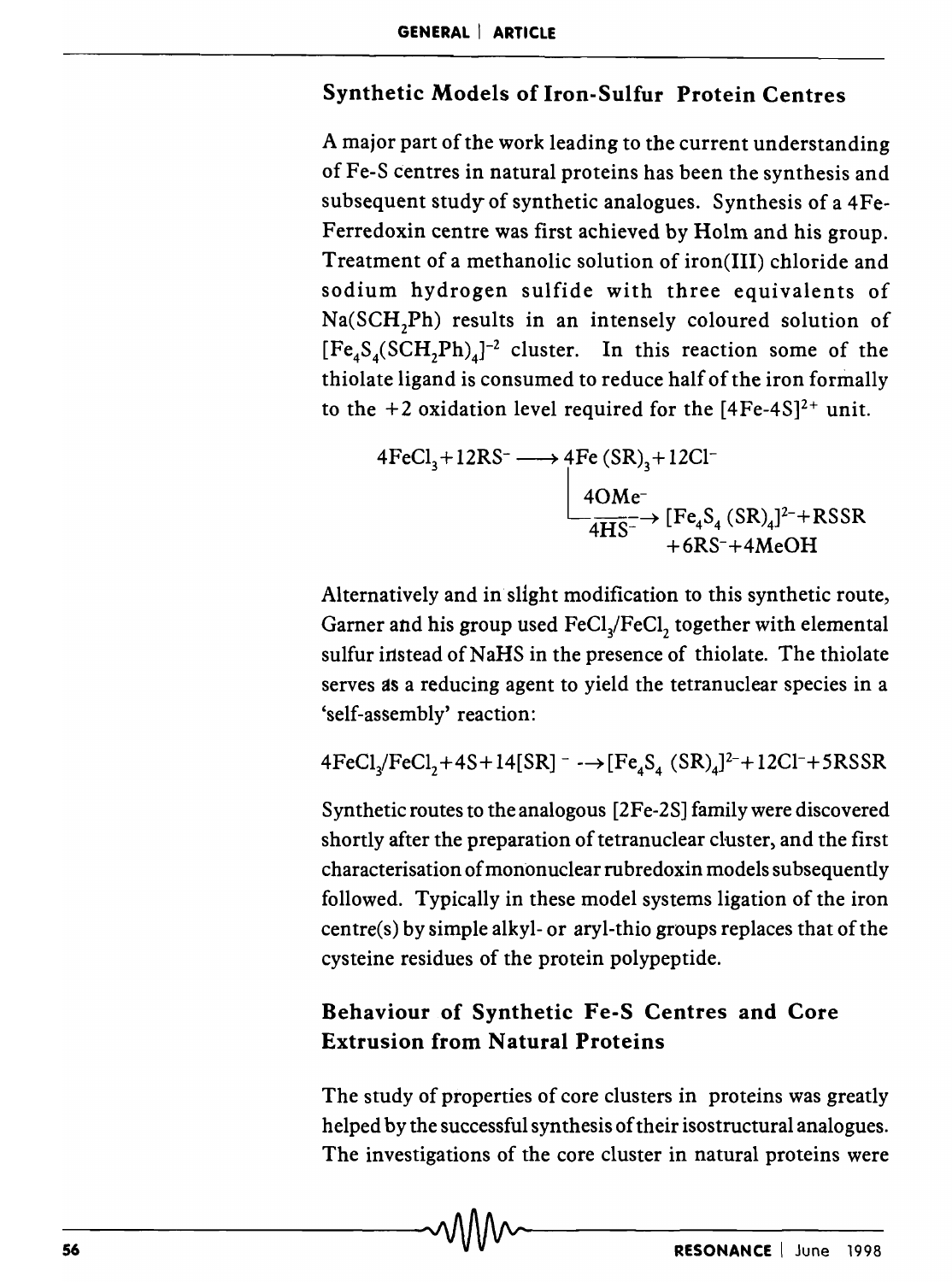

Depiction of the course of reactions resulting in assembly of  $Fe_4S_4(SR)<sub>4</sub>$ clusters (1) via the intermediates  $Fe(SR)$ .<sup>2-</sup> (2)  $Fe_2S_2(SR)_{4}^{2-}$  (3) and  $Fe<sub>4</sub>(SR)$ <sub>10</sub><sup>2-</sup> (4).

#### Interchange between Natural and Synthetic Clusters

Orme-Johnson has evolved parallel reactions with proteins in which the iron-sulfur core of one haloprotein was extracted and bound to another apoprotein, the iron-sulfur core of the latter having been removed by acidification (I). The reconstitution of active C. pasteurianum from the apoprotein and synthetic clusters (II).

Reconstitution of active C. *pasteurianum* 



and isodimensional.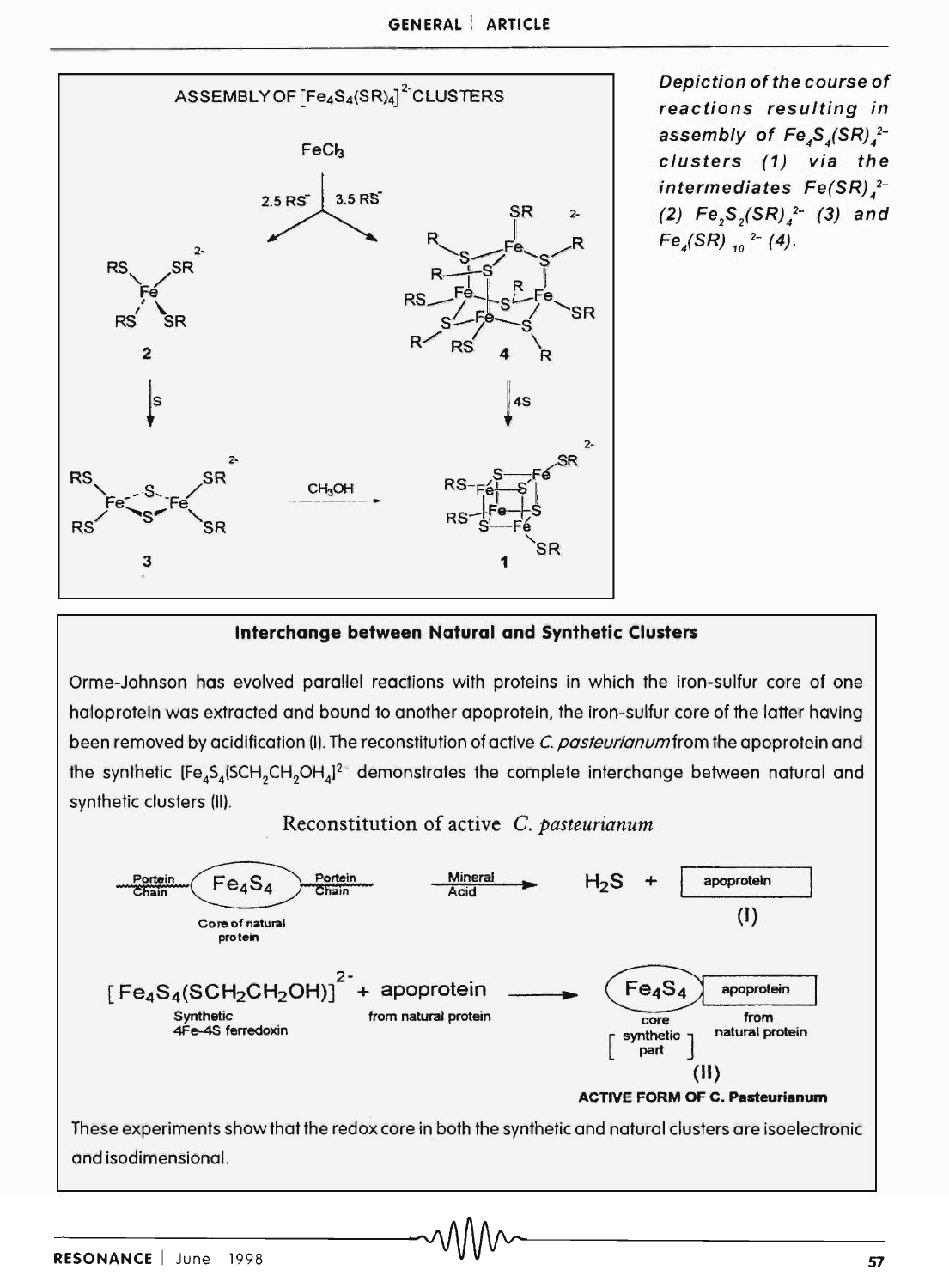greatly hampered because of long polypeptide chains into which these were embedded.

One reaction that proved to be of practical significance is ligand substitution in synthetic core clusters in which the terminal thiolates are replaced in a stepwise fashion.

 $[Fe<sub>A</sub>S<sub>A</sub>(SR)<sub>A</sub>]^{2-}+nR'SH<--->[Fe<sub>A</sub>S<sub>A</sub>(SR)<sub>+</sub>](SR')<sub>n</sub>]^{2-}+nRSH$ 

with the equilibrium favoured to the right if R'SH is more acidic than RSH. This facile thiol exchange together with the observation that the low molecular weight iron - sulfur proteins can be reversibly unfolded by solvents such as dimethyl sulfoxide, led to the idea that it should be possible to extrude iron-sulfur cores from natural proteins using an appropriate thiol. This approach has been applied successfully to distinguish 2Fe- and 4Fe-ferrodoxin centres in natural systems.

### Redox Properties of Natural and Synthetic Centres

One area of Fe-S proteins which is closely linked with their function is their redox behaviour. It might be useful to consider this aspect and to compare with the synthetic centres. With the exception of high potential iron protein (HiPIP), all Fe-S proteins show fairly low redox potentials and generally function as electron carriers in conjugation with some other high molecular weight protein that has enzymatic activity. With all except the 8Fe-8S proteins, it appears that just one electron is involved and the synthetic Fe-S centres show analogous behaviour.

#### High Potential Iron Proteins (HiPIP)

A confusing part of the early studies of iron-sulfur proteins was the fact that the proteins with apparently the same core (4Fe-4S) and having isostructural cubane geometry exhibited different potentials. Such proteins called HiPIP are of bacterial origin (Chromatium vinosum) and have redox potentials about 0.75 V more positive than those of the normal 4-Fe ferrodoxin (Fd). It has also been established that HiPIP<sub>reduced</sub> is isoelectronic with Fd<sub>oxidised</sub> and that both are diamagnetic in these states. Though HiPiP<sub>red</sub>. and Fd<sub>ox</sub>, are both isostructural and isoelectronic, the reason for the difference in their redox behaviour<br>has not been as yet clearly understood.<br> $\blacksquare$ has not been as yet cleorly understood.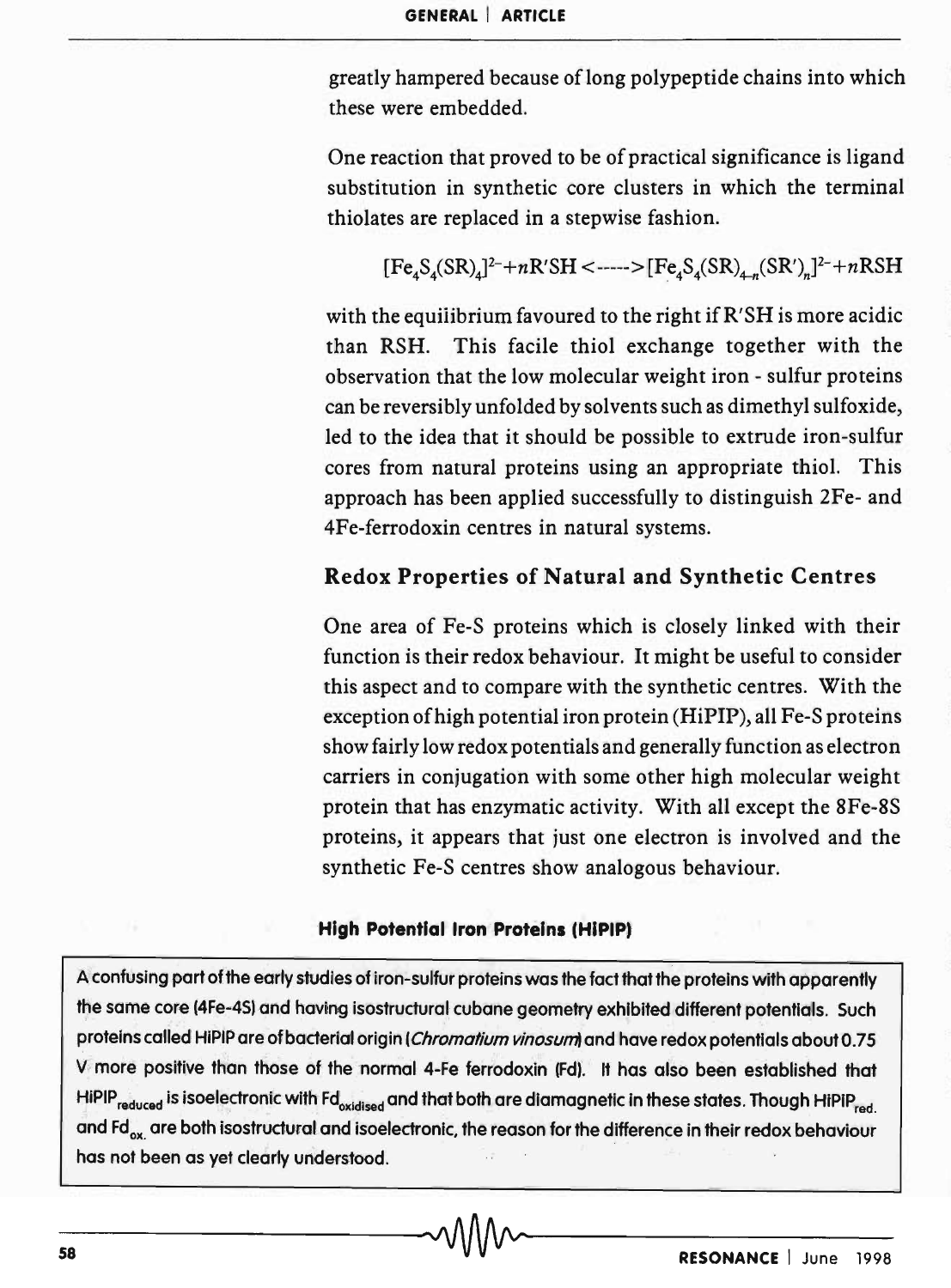Fe-oS rubredoxin centres are not at all well investigated in terms of functions but are found in anaerobes and are definitely known to be involved in fatty acid  $\omega$ -hydroxylation.

2Fe-ferredoxins transfer one electron at potentials from +250  $mV$  to  $-400$  mV. In the reduced state, Mössbauer spectra show that one iron atom is in the high spin ferrous state and one is in the high spin ferric state. When oxidised, both iron atoms of the 2Fe-2S centre are in the ferric state. It is difficult to assign formal oxidation states to the iron atoms in the reduced state. Ferredoxins may thus be regarded as a delocalised complex of iron with sulfur ligands. The unpaired electron in reduced ferredoxin can be regarded as being localised largely on the ligands utilising the  $\pi$ -acceptor properties of sulfur donor atoms. Further investigations show that the oxidised/reduced-ferredoxin couple has potentials of  $-300$  mV difference from the corresponding 2-/3-potentials of synthetic peptide complexes. This has been attributed to the well known effect of protein structure, environment and charge distribution on the redox potentials. Nevertheless care must be taken not to take the findings of the synthetic analogue Fe-S centres too far without direct supporting evidence from natural centres.

4Fe-4S proteins do not appear to be as widespread as 2Feferredoxins, but their redox chemistry seems to be a little more complex. The Fe<sub>4</sub>S<sub>4</sub> cluster in the protein has a  $D_{2d}$  symmetry and the synthetic model undergoes one electron redox reaction characteristic of the cluster in natural ferredoxin. No evidence has yet been produced for localised Fe(II) and Fe(III) in synthetic 4Fe-4S clusters and it seems probable that the electrons involved in redox processes are delocalised over the whole system.

4Fe-ferredoxin can attain three oxidation states (1-, 2-, 3-) as opposed to the two of Fe-oS ad 2Fe-2S centres (2-, 3-). The existence of four oxidation states (1-, 2-, 3-, 4-) by the corresponding synthetic centres shows the complexity of the redox chemistry of 4Fe-ferredoxins. Considerable discrepancy is in fact found between the potentials of the analogue reactions RESONANCE I June 1998 59

EPR (Electron Paramagnetic Resonance, also referred to as Electron Spin Resonance): A spectroscopic technique by which unpaired electrons can be detected in ions and molecules.

EXAFS (Extended X-ray Absorption Fine Structure): This is based on the back scattering of photoelectrons off ligands, and provides information on radial distances, number and types of bonded atoms.

Mössbauer Spectroscopy (named after its discoverer): This spectroscopic technique, in which fluorescence resulting from the absorption and emission of a y-ray is observed, provides information about the electronic environment at the nucleus of an atom.

Redox Potentials: The redox potential ofa metal atom/ion/molecule essentially tells us about the ease with which the species can gain or lose electrons. The redox potentials of metal ions can be significanlty attenuated by ligands. Redox potential con be measured by a variety of techniques, the most common one being Cyclic Voltammetry.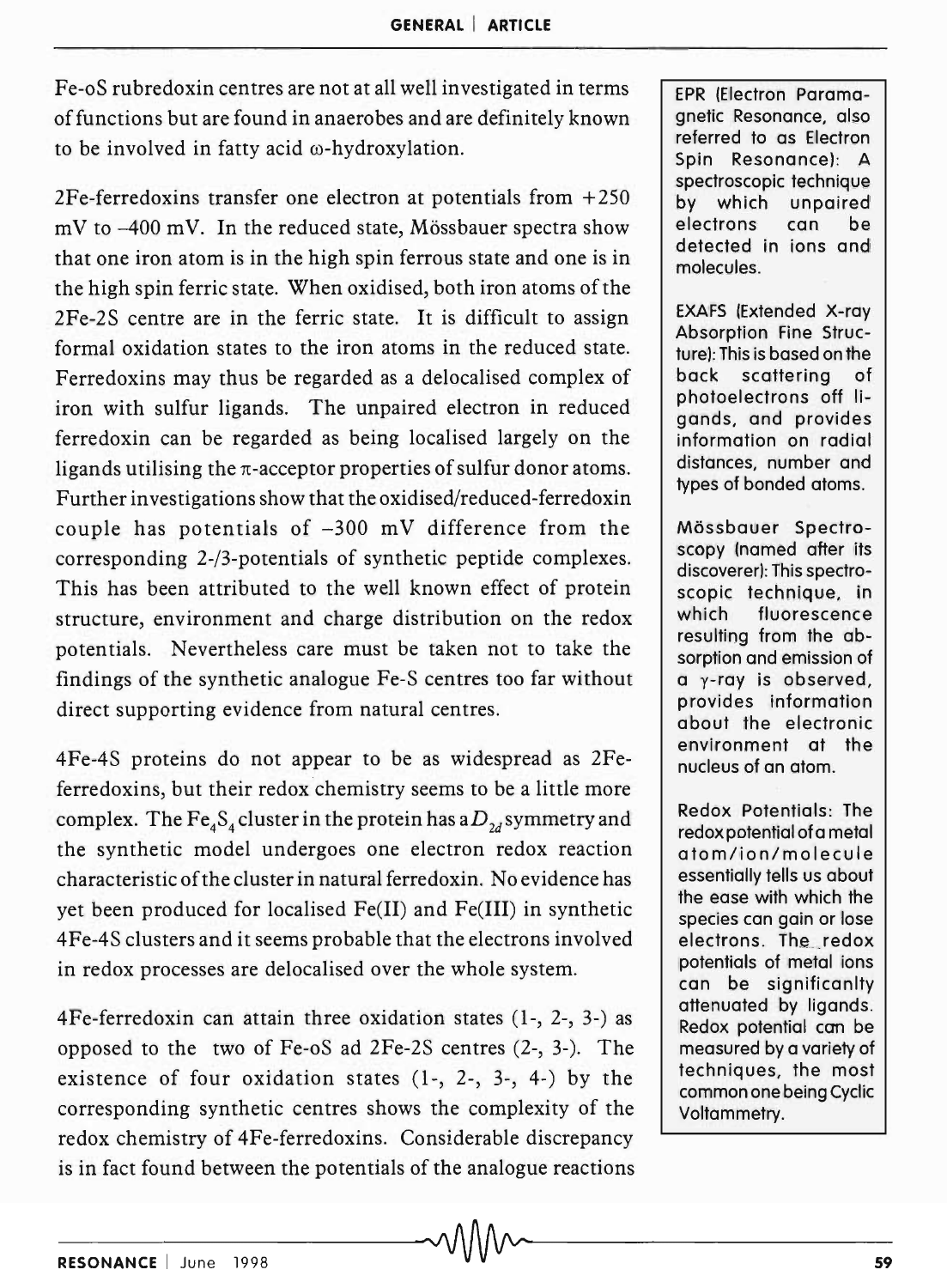|                   | Potential/mV (vs SHE) | Oxidised           | Reduced                               |
|-------------------|-----------------------|--------------------|---------------------------------------|
| Rubredoxin        | $-40$                 | Fe <sup>III</sup>  | Fe <sup>II</sup>                      |
| $2Fe-2S$          | $-250$ to $-420$      | 2Fe <sup>III</sup> | Fe <sup>II</sup><br>Fe <sup>III</sup> |
| $3Fe-4S$          | $-130$ to $-420$      | 3Fe <sup>III</sup> | 2Fe <sup>2.25</sup><br>FeIII          |
| $4Fe-4S$          | $-280$ to $-460$      | 4Fe <sup>2.5</sup> | $4Fe^{2.25}$                          |
| $4Fe-4S$<br>HiPIP | $+280$ to $+360$      | $4Fe^{2.75}$       | 4Fe <sup>2.5</sup>                    |

#### Table 1. Redox Behaviour of Fe - S Clusters

and those of the proteins but this is probably attributable to a combination of factors already mentioned. Important 4Fe-4S centre proteins (in so far as most information is available about them) are the 8Fe-8S and HiPIP proteins. The HiPIP is exceptional in more ways than its high redox potential- the Fe-S cube in HiPIP shrinks a little upon oxidation. The shape of the polyhedron in the reduced state is very close to that of the oxidised state of bacterial ferredoxin. The electronic properties of the synthetic dianion indicate that the oxidation level is equivalent to that of  $HiPIP_{red}$  and  $Fd_{ox}$ , while the electronic properties of the reduced species  $[Fe<sub>4</sub>S<sub>4</sub> (SR)<sub>4</sub>]<sup>3-</sup>$  are closely similar to those of  $\text{Fd}_{\text{red}}$  and include a  $g=1.94$  EPR signal. Clearly the redox properties of the synthetic model are similar to those of ferredoxin rather than HiPIP.

Finally, the two identical 4Fe-centres found in 8Fe-8S proteins can be a highly efficient arrangement in terms of electron transport since there is a high 'cluster to protein weight ratio'. As yet such centres have only been found in anaerobic bacteria and the understanding of the way in which the two discrete clusters interact in Fe-S proteins is limited. This also reflects the inconsequential progress made in the synthesis of their analogues in the laboratory. However their function in these